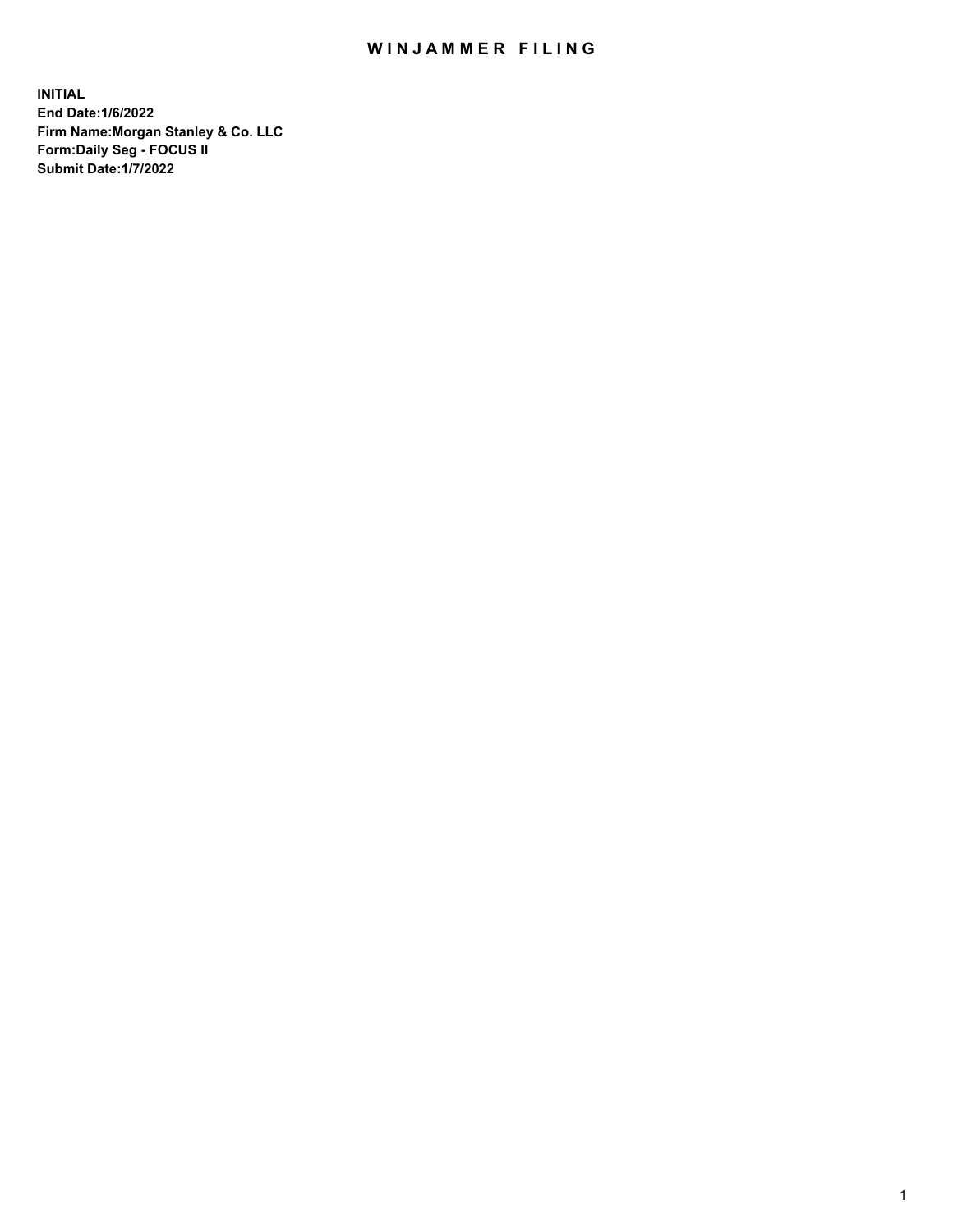**INITIAL End Date:1/6/2022 Firm Name:Morgan Stanley & Co. LLC Form:Daily Seg - FOCUS II Submit Date:1/7/2022 Daily Segregation - Cover Page**

| Name of Company                                                                                                                                                                                                                                                                                                               | Morgan Stanley & Co. LLC                                                     |
|-------------------------------------------------------------------------------------------------------------------------------------------------------------------------------------------------------------------------------------------------------------------------------------------------------------------------------|------------------------------------------------------------------------------|
| <b>Contact Name</b>                                                                                                                                                                                                                                                                                                           | <b>Ikram Shah</b>                                                            |
| <b>Contact Phone Number</b>                                                                                                                                                                                                                                                                                                   | 212-276-0963                                                                 |
| <b>Contact Email Address</b>                                                                                                                                                                                                                                                                                                  | Ikram.shah@morganstanley.com                                                 |
| FCM's Customer Segregated Funds Residual Interest Target (choose one):<br>a. Minimum dollar amount: ; or<br>b. Minimum percentage of customer segregated funds required:% ; or<br>c. Dollar amount range between: and; or<br>d. Percentage range of customer segregated funds required between: % and %.                      | 235,000,000<br><u>0</u><br><u>00</u><br>0 Q                                  |
| FCM's Customer Secured Amount Funds Residual Interest Target (choose one):<br>a. Minimum dollar amount: ; or<br>b. Minimum percentage of customer secured funds required:%; or<br>c. Dollar amount range between: and; or<br>d. Percentage range of customer secured funds required between:% and%.                           | 140,000,000<br><u>0</u><br>$\underline{0}$ $\underline{0}$<br>0 <sup>0</sup> |
| FCM's Cleared Swaps Customer Collateral Residual Interest Target (choose one):<br>a. Minimum dollar amount: ; or<br>b. Minimum percentage of cleared swaps customer collateral required:%; or<br>c. Dollar amount range between: and; or<br>d. Percentage range of cleared swaps customer collateral required between:% and%. | 92,000,000<br><u>0</u><br><u>00</u><br>00                                    |

Attach supporting documents CH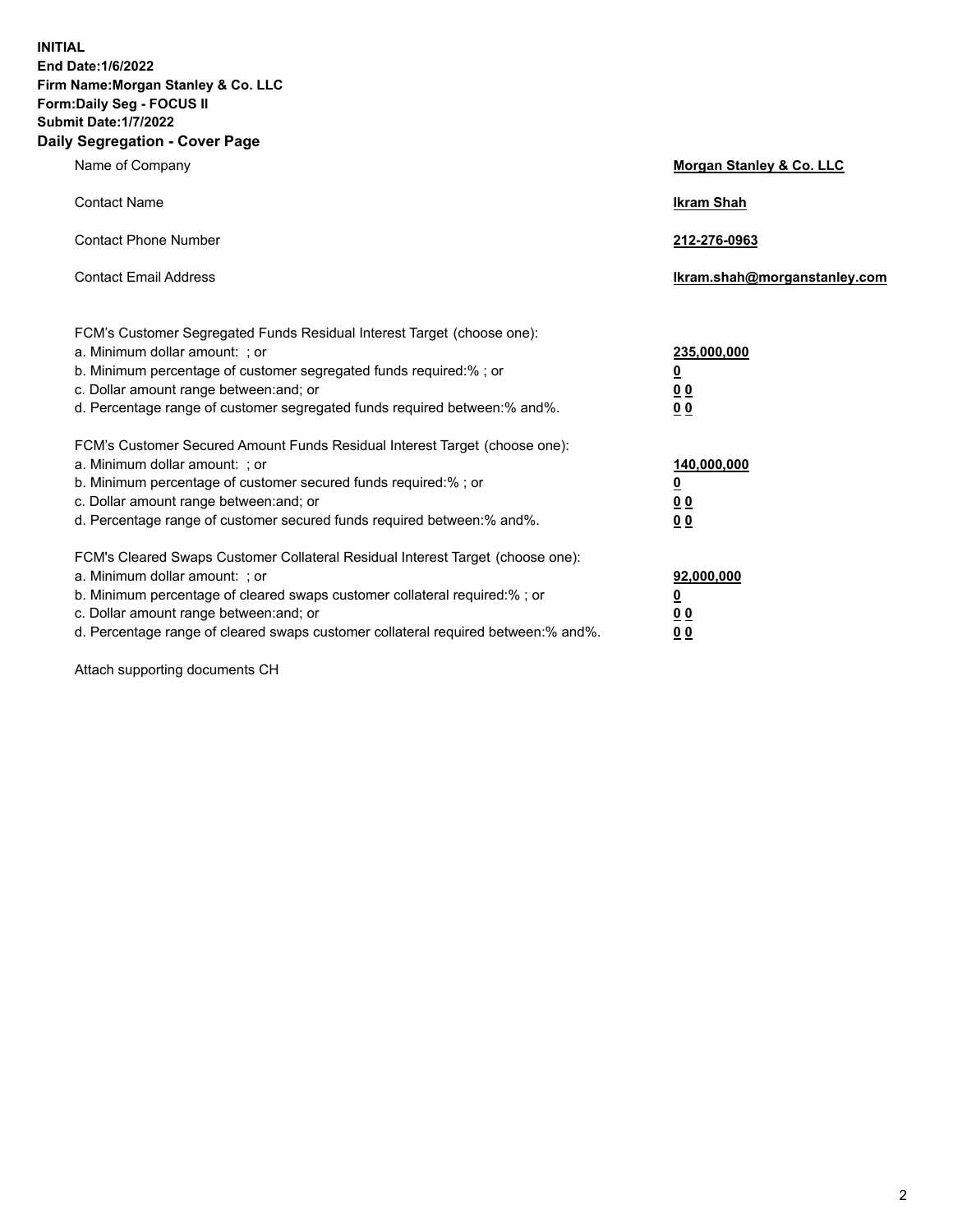|          | <b>INITIAL</b><br>End Date: 1/6/2022<br>Firm Name: Morgan Stanley & Co. LLC<br>Form: Daily Seg - FOCUS II<br><b>Submit Date: 1/7/2022</b><br><b>Daily Segregation - Secured Amounts</b> |                                                   |
|----------|-----------------------------------------------------------------------------------------------------------------------------------------------------------------------------------------|---------------------------------------------------|
|          | Foreign Futures and Foreign Options Secured Amounts                                                                                                                                     |                                                   |
|          | Amount required to be set aside pursuant to law, rule or regulation of a foreign<br>government or a rule of a self-regulatory organization authorized thereunder                        | $0$ [7305]                                        |
| 1.       | Net ledger balance - Foreign Futures and Foreign Option Trading - All Customers<br>A. Cash                                                                                              | 5,050,252,876 [7315]                              |
|          | B. Securities (at market)                                                                                                                                                               | 1,841,130,209 [7317]                              |
| 2.<br>3. | Net unrealized profit (loss) in open futures contracts traded on a foreign board of trade<br>Exchange traded options                                                                    | 1,216,936,674 [7325]                              |
|          | a. Market value of open option contracts purchased on a foreign board of trade                                                                                                          | 17,542,346 [7335]                                 |
|          | b. Market value of open contracts granted (sold) on a foreign board of trade                                                                                                            | $-12,218,613$ [7337]                              |
| 4.       | Net equity (deficit) (add lines 1. 2. and 3.)                                                                                                                                           | 8,113,643,492 [7345]                              |
| 5.       | Account liquidating to a deficit and account with a debit balances - gross amount<br>Less: amount offset by customer owned securities                                                   | 80,654,758 [7351]<br>-78,101,256 [7352] 2,553,502 |
|          |                                                                                                                                                                                         | [7354]                                            |
| 6.       | Amount required to be set aside as the secured amount - Net Liquidating Equity                                                                                                          | 8,116,196,994 [7355]                              |
|          | Method (add lines 4 and 5)                                                                                                                                                              |                                                   |
| 7.       | Greater of amount required to be set aside pursuant to foreign jurisdiction (above) or line<br>6.                                                                                       | 8,116,196,994 [7360]                              |
|          | FUNDS DEPOSITED IN SEPARATE REGULATION 30.7 ACCOUNTS                                                                                                                                    |                                                   |
| 1.       | Cash in banks                                                                                                                                                                           |                                                   |
|          | A. Banks located in the United States                                                                                                                                                   | 251,045,126 [7500]                                |
|          | B. Other banks qualified under Regulation 30.7                                                                                                                                          | 813,470,872 [7520] 1,064,515,998<br>[7530]        |
| 2.       | Securities                                                                                                                                                                              |                                                   |
|          | A. In safekeeping with banks located in the United States                                                                                                                               | 421,210,900 [7540]                                |
|          | B. In safekeeping with other banks qualified under Regulation 30.7                                                                                                                      | 106,241,905 [7560] 527,452,805<br>[7570]          |
| 3.       | Equities with registered futures commission merchants                                                                                                                                   |                                                   |
|          | A. Cash                                                                                                                                                                                 | 5,961,091 [7580]                                  |
|          | <b>B.</b> Securities                                                                                                                                                                    | <u>0</u> [7590]                                   |
|          | C. Unrealized gain (loss) on open futures contracts                                                                                                                                     | 2,574,280 [7600]                                  |
|          | D. Value of long option contracts                                                                                                                                                       | $0$ [7610]                                        |
|          | E. Value of short option contracts                                                                                                                                                      | 0 [7615] 8,535,371 [7620]                         |
| 4.       | Amounts held by clearing organizations of foreign boards of trade                                                                                                                       |                                                   |
|          | A. Cash                                                                                                                                                                                 | $0$ [7640]                                        |
|          | <b>B.</b> Securities                                                                                                                                                                    | $0$ [7650]                                        |
|          | C. Amount due to (from) clearing organization - daily variation                                                                                                                         | $0$ [7660]                                        |
|          | D. Value of long option contracts                                                                                                                                                       | $0$ [7670]                                        |
| 5.       | E. Value of short option contracts<br>Amounts held by members of foreign boards of trade                                                                                                | 0 [7675] 0 [7680]                                 |
|          | A. Cash                                                                                                                                                                                 | 4,199,903,344 [7700]                              |
|          | <b>B.</b> Securities                                                                                                                                                                    | 1,313,677,404 [7710]                              |
|          | C. Unrealized gain (loss) on open futures contracts                                                                                                                                     | 1,214,362,393 [7720]                              |
|          | D. Value of long option contracts                                                                                                                                                       | 17,542,346 [7730]                                 |
|          | E. Value of short option contracts                                                                                                                                                      | -12,218,613 [7735] 6,733,266,874                  |
|          |                                                                                                                                                                                         | $[7740]$                                          |
| 6.       | Amounts with other depositories designated by a foreign board of trade                                                                                                                  | $0$ [7760]                                        |
| 7.       | Segregated funds on hand                                                                                                                                                                | $0$ [7765]                                        |
| 8.       | Total funds in separate section 30.7 accounts                                                                                                                                           | 8,333,771,048 [7770]                              |
| 9.       | Excess (deficiency) Set Aside for Secured Amount (subtract line 7 Secured Statement<br>Page 1 from Line 8)                                                                              | 217,574,054 [7380]                                |

- 10. Management Target Amount for Excess funds in separate section 30.7 accounts **140,000,000** [7780]
- 11. Excess (deficiency) funds in separate 30.7 accounts over (under) Management Target **77,574,054** [7785]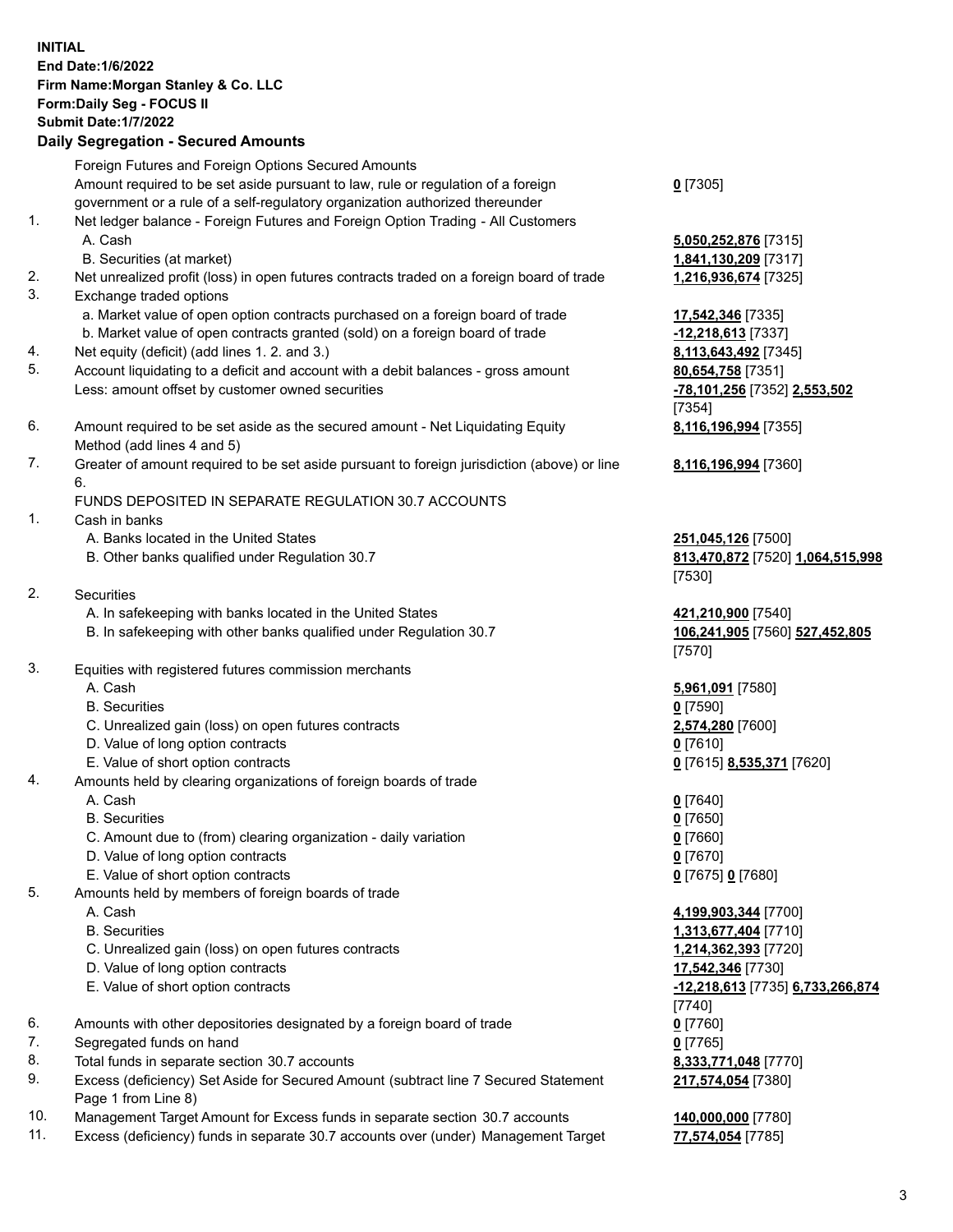| <b>INITIAL</b> | End Date: 1/6/2022<br>Firm Name: Morgan Stanley & Co. LLC<br>Form: Daily Seg - FOCUS II<br><b>Submit Date: 1/7/2022</b><br>Daily Segregation - Segregation Statement |                                    |
|----------------|----------------------------------------------------------------------------------------------------------------------------------------------------------------------|------------------------------------|
|                | SEGREGATION REQUIREMENTS(Section 4d(2) of the CEAct)                                                                                                                 |                                    |
| 1.             | Net ledger balance                                                                                                                                                   |                                    |
|                | A. Cash                                                                                                                                                              | 16,960,148,626 [7010]              |
|                | B. Securities (at market)                                                                                                                                            | 6,959,644,833 [7020]               |
| 2.             | Net unrealized profit (loss) in open futures contracts traded on a contract market                                                                                   | $-53,263,443$ [7030]               |
| 3.             | Exchange traded options                                                                                                                                              |                                    |
|                | A. Add market value of open option contracts purchased on a contract market                                                                                          | 1,069,144,969 [7032]               |
|                | B. Deduct market value of open option contracts granted (sold) on a contract market                                                                                  | -540,046,855 [7033]                |
| 4.             | Net equity (deficit) (add lines 1, 2 and 3)                                                                                                                          | 24,395,628,130 [7040]              |
| 5.             | Accounts liquidating to a deficit and accounts with                                                                                                                  |                                    |
|                | debit balances - gross amount                                                                                                                                        | 299,614,760 [7045]                 |
|                | Less: amount offset by customer securities                                                                                                                           | -298,833,050 [7047] 781,710 [7050] |
| 6.             | Amount required to be segregated (add lines 4 and 5)                                                                                                                 | 24,396,409,840 [7060]              |
|                | FUNDS IN SEGREGATED ACCOUNTS                                                                                                                                         |                                    |
| 7.             | Deposited in segregated funds bank accounts                                                                                                                          |                                    |
|                | A. Cash                                                                                                                                                              | 2,493,558,562 [7070]               |
|                | B. Securities representing investments of customers' funds (at market)                                                                                               | $0$ [7080]                         |
|                | C. Securities held for particular customers or option customers in lieu of cash (at<br>market)                                                                       | 3,157,835,738 [7090]               |
| 8.             | Margins on deposit with derivatives clearing organizations of contract markets                                                                                       |                                    |
|                | A. Cash                                                                                                                                                              | 14,899,811,643 [7100]              |
|                | B. Securities representing investments of customers' funds (at market)                                                                                               | $0$ [7110]                         |
|                | C. Securities held for particular customers or option customers in lieu of cash (at<br>market)                                                                       | 3,651,134,879 [7120]               |
| 9.             | Net settlement from (to) derivatives clearing organizations of contract markets                                                                                      | -104,830,134 [7130]                |
| 10.            | Exchange traded options                                                                                                                                              |                                    |
|                | A. Value of open long option contracts                                                                                                                               | 1,069,144,969 [7132]               |
|                | B. Value of open short option contracts                                                                                                                              | -540,046,855 [7133]                |
| 11.            | Net equities with other FCMs                                                                                                                                         |                                    |
|                | A. Net liquidating equity                                                                                                                                            | 6,064,582 [7140]                   |
|                | B. Securities representing investments of customers' funds (at market)                                                                                               | $0$ [7160]                         |
|                | C. Securities held for particular customers or option customers in lieu of cash (at<br>market)                                                                       | $0$ [7170]                         |
| 12.            | Segregated funds on hand                                                                                                                                             | 150,674,216 [7150]                 |
| 13.            | Total amount in segregation (add lines 7 through 12)                                                                                                                 | 24,783,347,600 [7180]              |
| 14.            | Excess (deficiency) funds in segregation (subtract line 6 from line 13)                                                                                              | 386,937,760 [7190]                 |
| 15.            | Management Target Amount for Excess funds in segregation                                                                                                             | 235,000,000 [7194]                 |
|                |                                                                                                                                                                      |                                    |

16. Excess (deficiency) funds in segregation over (under) Management Target Amount Excess

**151,937,760** [7198]